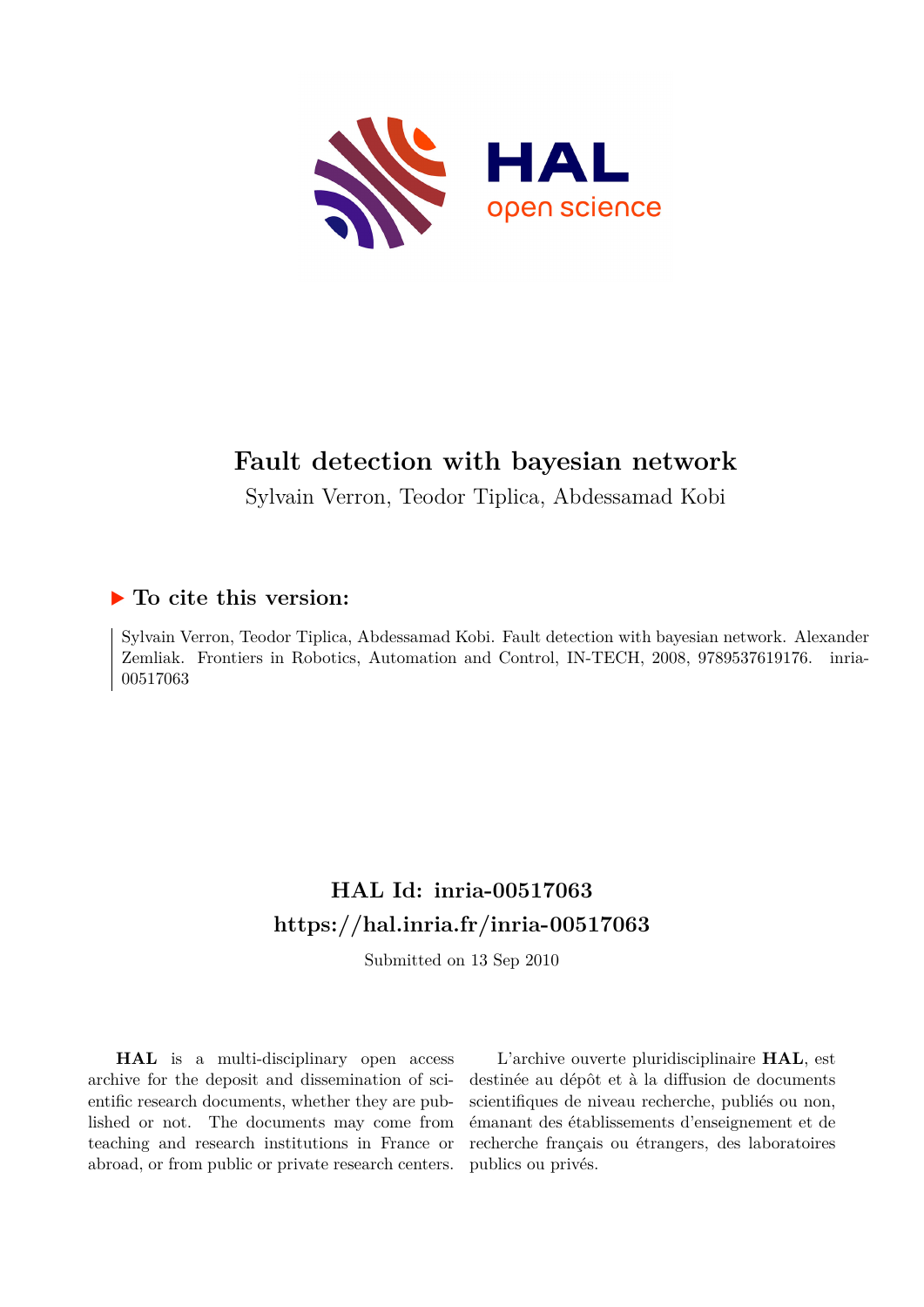## **Fault Detection with Bayesian Network**

Verron Sylvain, Tiplica Teodor, Kobi Abdessamad *LASQUO – ISTIA France* 

### **1. Introduction**

Nowadays, process control (or process monitoring) is becoming an essential task especially when dealing with complex manufacturing processes (like automatized processes containing a lot of sensors and actuators). In (Chiang et al., 2001), authors give two principal approaches to perform the process control, namely, data-driven techniques and analytical techniques. The analytical techniques are based on analytical (physical) models of the system and enable to simulate the system. Though, at each instant, the theoretical value of each sensor can be known for the normal operating state of the system. As a consequence, it is relatively easy to see if the real process values are similar to the theoretical values. But, the major drawback of this family of techniques is the fact that a detailed model of the process is required in order to control it efficiently. An effective detailed model can be very difficult, time consuming and expensive to obtain, particularly for large-scale systems with many variables. The data-driven approaches are a family of different techniques based on the analysis of the real data extracted from the process. These methods are based on rigorous statistical development of the process data (i.e. control charts, methods based on Principal Component Analysis, Projection to Latent Structure or Discriminant Analysis) (Chiang et al., 2001).

The process control can be viewed as a three-step procedure: the fault detection, the fault diagnosis and the process recovery.

Many data-driven techniques for the fault detection can be found in the literature: univariate control charts (Shewhart charts) (Shewhart, 1931), multivariate control charts  $(T^2$ , Q, MEWMA, MCUSUM charts) (Hotelling, 1947; Lowry et al., 1992; Pignatiello & Runger, 1990), and some PCA (Principal Component Analysis) based techniques (Jackson, 1985), like Moving PCA (Bakshi, 1998). In (Kano et al., 2002), authors make comparisons between these different techniques. Other important approaches are PLS (Projection to Latent Structures) based approaches (MacGregor & Kourti, 1995).

In order to accomplish the fault diagnosis, many approaches have been proposed (Kourti & MacGregor, 1995). The fault diagnosis procedure can also be considered as a classification task. Many classifiers have been developed (i.e. Fisher Discriminant Analysis (Duda et al., 2001), Support Vector Machine (Vapnik, 1995), k-nearest neighborhood (Cover & Hart, 1967), Artificial Neural Networks (Bishop, 2001) and bayesian classifiers (Friedman et al., 1997)).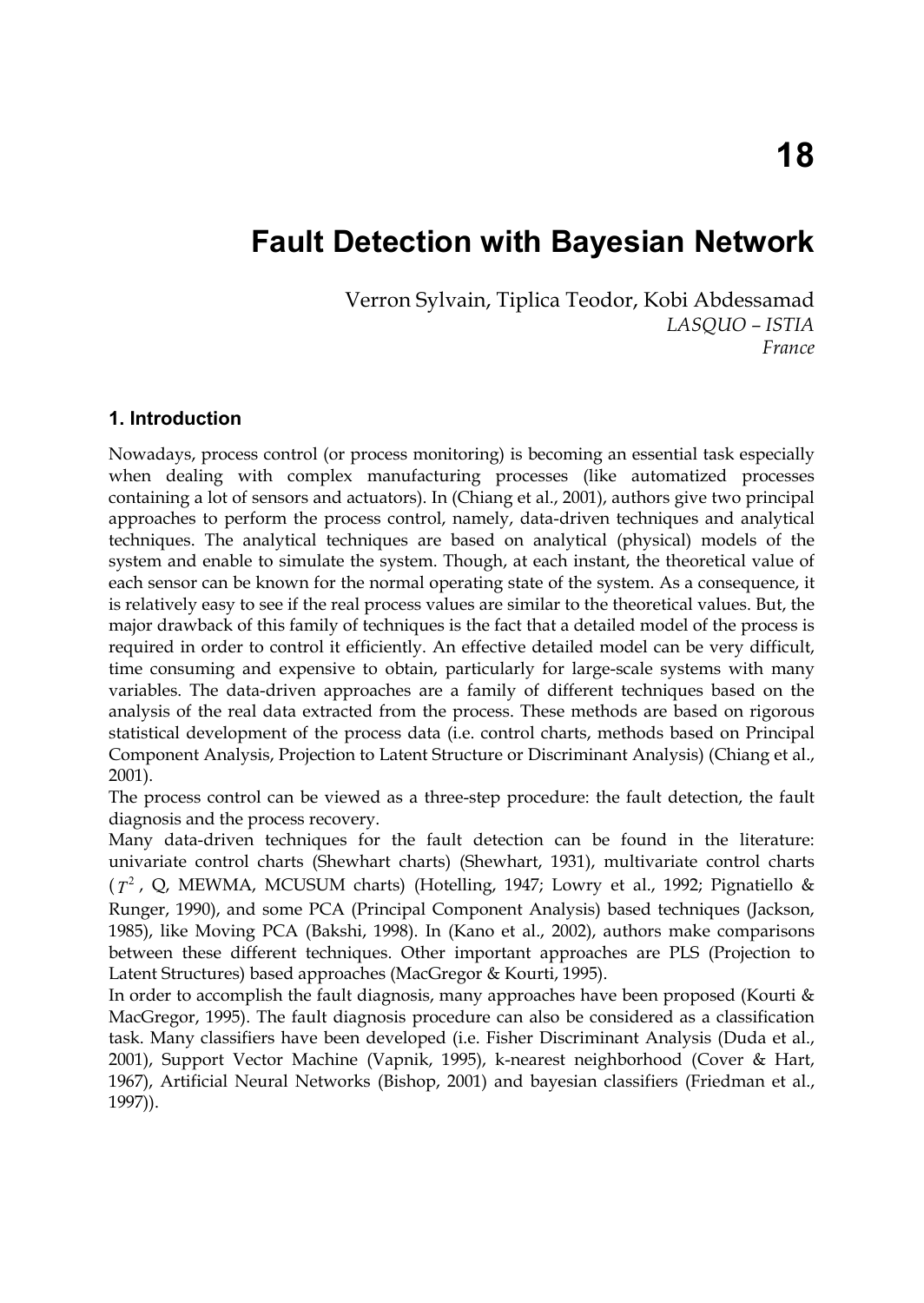When dealing with a great number of variables and faults, the performances of these classifiers are diminished. To overcome the inconvenience, a feature selection is often performed before the classification task. By feature selection one means the identification of the key process variables allowing capturing the signature (identity) of the various faults affecting the process.

In this article, we are presenting a new method for the detection and the diagnosis of faults in multivariate processes with bayesian networks.

The chapter is structured as follows: the second section present the utilization of the multivariate control charts for fault detection; the third section highlights some aspects on bayesian networks and particularly on bayesian network classifiers; in the fourth section we are showing how to model some multivariate control charts ( $T<sup>2</sup>$  and MEWMA), with a bayesian network. In the last section, we conclude on the proposed approach and give some outlooks.

### **2. Detection and classification**

As the new method for the fault detection that we proposed is based on multivariate control charts and on discriminant analysis, we present this two techniques in this section.

#### **2.1 Multivariate control charts**

Hotelling (Hotelling, 1947) was the first to propose a control chart for the monitoring of multivariate processes: the  $T^2$  control chart. (Hawkins, 1991) demonstrated that this chart represents the best statistical test for the detection of a change in the mean of a multivariate process. For a process with  $p$  variables, we can write the  $T^2$  statistics as the following:

$$
T^2 = (\mathbf{x} - \boldsymbol{\mu})^T \boldsymbol{\Sigma}^{-1} (\mathbf{x} - \boldsymbol{\mu})
$$
\n(1)

where: **x** is the observation vector of size  $1\times p$ , **µ** is the mean vector of size  $1\times p$ ,  $\Sigma$  is the variance-covariance matrix of size  $p \times p$  and the symbol  $T$  represents the transpose of a vector or a matrix.

For each instant sampling, the  $T^2$  will be compared to an upper control limit *CL* (lower control limit is fixed to 0) in order to conclude about the state of the process: if the value of  $T^2$  is lower than the *CL*, then the process is "in control", either  $(T^2 > CL)$  the process is declared out of control signifying a fault has occurred in the process. The computation of the limit will depend of the estimation of the process parameters. Montgomery (Montgomery, 1997) gives the different computations for this limit.

The major drawback of the  $T<sup>2</sup>$  control chart is its moderate performances to detect small mean shifts. In order to solve this problem, other multivariate control charts have been proposed: MEWMA (Multivariate Exponentially Weighted Moving Average) (Lowry et al., 1992) and MCUSUM (Multivariate CUmulative SUM) (Pignatiello & Runger, 1990). These charts are respectively the multivariate analogous of the EWMA and CUSUM control charts. The principle of the MEWMA control chart is to take into account the process evolution in weighting past observations extracted from the process. So, the MEWMA variable **y***t* is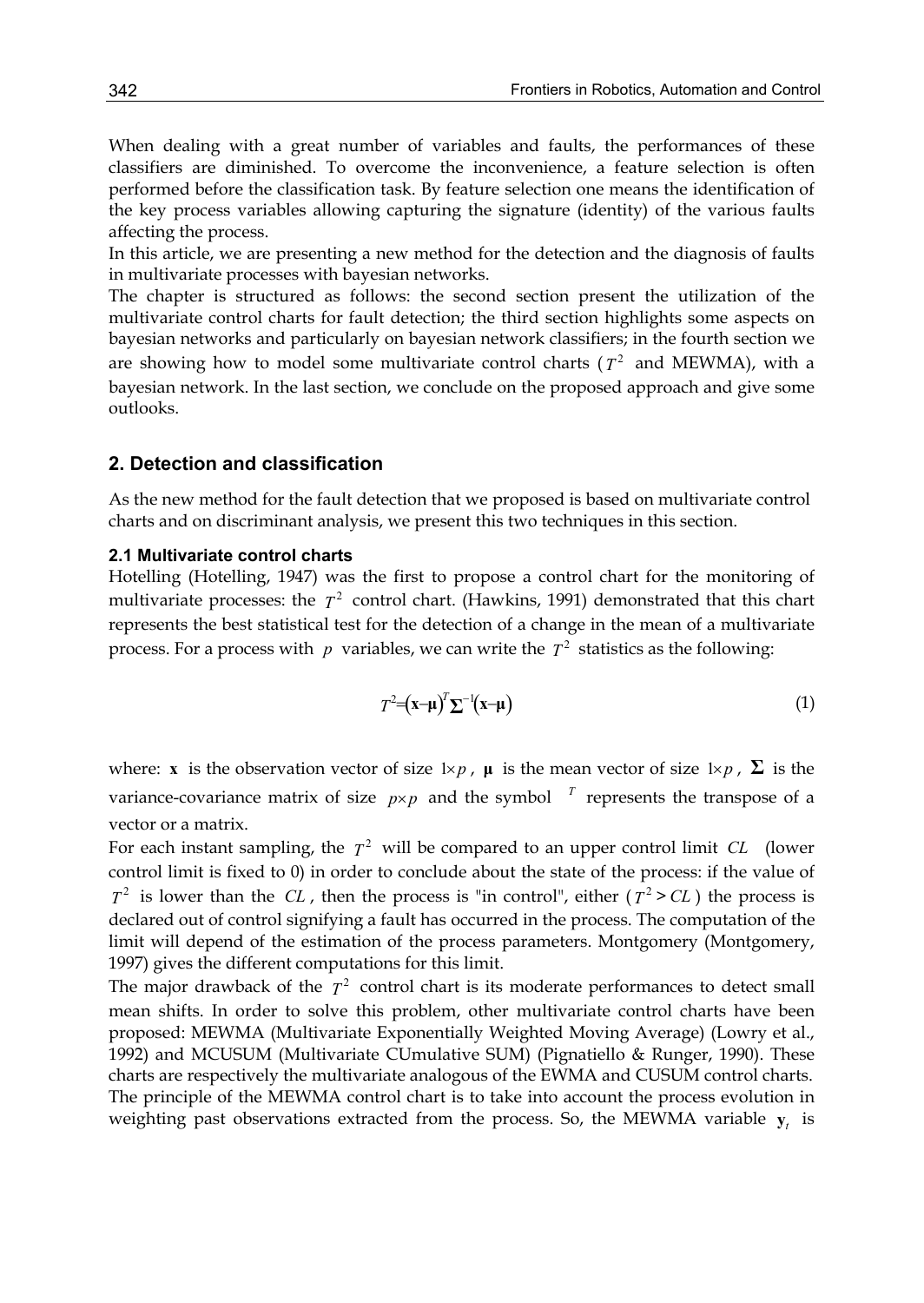computed recursively, for each sample, by the equation (2) where the initialization is given  $by \mathbf{y}_0 = \mathbf{\mu}$ .

$$
\mathbf{y}_t = \Lambda_{\mathbf{X}_t} + (\mathbf{I} - \Lambda)\mathbf{y}_{t-1} \tag{2}
$$

In equation (2),  $\mathbf{x}_t$  is the observation vector at instant *t*, **I** is the identity matrix and **Λ** the weighting diagonal matrix which elements  $\lambda_1, \lambda_2, \dots, \lambda_n$  are comprised between 0 and 1.  $(0<\lambda_i\leq 1)$ .

Lowry proposed to use  $\lambda = \lambda$  for  $i=1,2,\dots,p$  if there is no particular reason to differently weight the variables. In this case, the MEWMA control chart is considered "directionally invariant" because no direction in the multivariate space is advantaged. By choosing different  $\lambda_i$  in order to increase the detection performance in certain directions, one obtains a "directional" control chart which is quite more difficult to compute and to interpret. So, in the rest of this chapter, we will consider the non-directional MEWMA control chart ( $\lambda = \lambda$ for all *i* ). Thus, we can rewrite equation (2) as:

$$
\mathbf{y}_{t} = \lambda_{\mathbf{X}_{t}} + (1 - \lambda)\mathbf{y}_{t-1} \tag{3}
$$

On the MEWMA control chart, we plot the following statistic:

$$
T_t^2 = \left(\mathbf{y}_t\right)^T \Sigma_{\mathbf{y}_t}^{-1} \left(\mathbf{y}_t\right) \tag{4}
$$

Where  $\Sigma_{\mathbf{y}_t}$  is the variance-covariance matrix of the variable **y** at instant *t*. This matrix is defined as:

$$
\Sigma_{\mathbf{y}_i} = \left\{ \frac{\lambda \left[ 1 - (1 - \lambda)^{2t} \right]}{2 - \lambda} \right\} \Sigma \tag{5}
$$

But, if  $\lambda$  is not too small ( $\lambda > 0.1$ ), this matrix approaches rapidly (in 4 or 5 samples) his asymptotic value defined by:

$$
\Sigma_{\mathbf{y}} = \left\{ \frac{\lambda}{2 - \lambda} \right\} \tag{6}
$$

The process is declared out-of-control if  $T_t^2$  is greater than a control limit  $h_M$ . This limit is function of *p* and  $\lambda$ , in order to respect a given false alarm frequency (Lowry et al., 1992). We can precise that performances of the MEWMA control chart are function of  $\lambda$ . Indeed, a small  $\lambda$  allows a performing detection of small magnitude shifts, but a higher  $\lambda$  will be more adapted for large magnitude shifts. So, the choice of  $\lambda$  will be function of the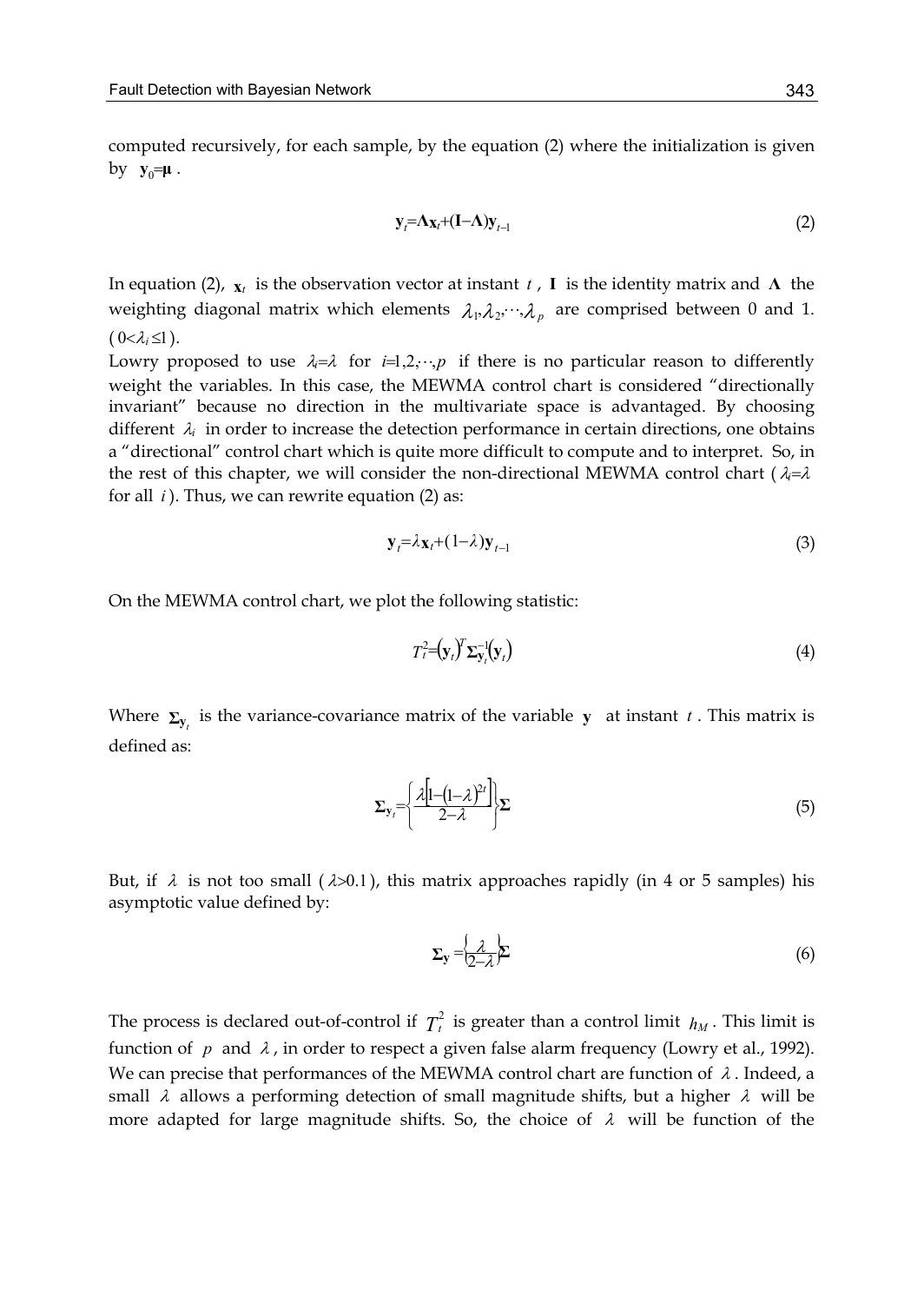magnitude shift that one wants to detect. A particular case of the MEWMA control chart is the case where  $\lambda = 1$ . In this case, the MEWMA chart is equivalent to the  $T^2$  control chart.

#### **2.2 Discriminant analysis**

The discriminant analysis can be viewed as a statistical technique for supervised classification, based on the Bayes rule. Indeed, for a problem with *k* classes, this technique allocates to a new observation  $\bf{x}$  the class  $C_i$  having the maximal a posteriori probability  $(P(C_i|\mathbf{x}))$ :

$$
\mathbf{x} \in C_i, \text{ if } i = \underset{i=1,\cdots,k}{\text{argmax}} \{P(C_i|\mathbf{x})\} \tag{7}
$$

This rule is called "Bayes rule" because it allows obtaining the value of  $P(C_i|\mathbf{x})$  with the use of equation (8), where  $P(C_i)$  represents the a priori probability of the class  $C_i$ .

$$
P(C_i \mid \mathbf{x}) = \frac{P(C_i)P(\mathbf{x}|C_i)}{P(\mathbf{x})}
$$
\n(8)

We can see that for each class, the denominator of equation (8) is the same and it will not interfere in the discriminant function. So, the equation (7) can be rewritten as:

$$
\mathbf{x} \in C_i, \text{ if } i = \operatorname*{argmax}_{i=1,\cdots,k} \{ P(C_i) P(\mathbf{x}|C_i) \} \tag{9}
$$

But, for more simplicity, we will write this decision rule under the form of a cost function *K* as given by:

$$
K_i(\mathbf{x}) = -2\log(P(C_i)P(\mathbf{x}|C_i))\tag{10}
$$

Thus, the attribution rule of a new observation **x** to a class  $C_i$  can be written by the following equation:

$$
\mathbf{x} \in C_{i}, \text{if} \quad i = \underset{i=1,\cdots,k}{\arg \min} \left\{ K_{i}(\mathbf{x}) \right\} \tag{11}
$$

Generally, this rule is applied with parametric distribution laws; the most used is the multivariate normal (Gaussian) distribution.

The multivariate Gaussian distribution is the generalization of the one-dimensional normal distribution to higher dimensions. The probability density function  $\phi$ , conditionally to a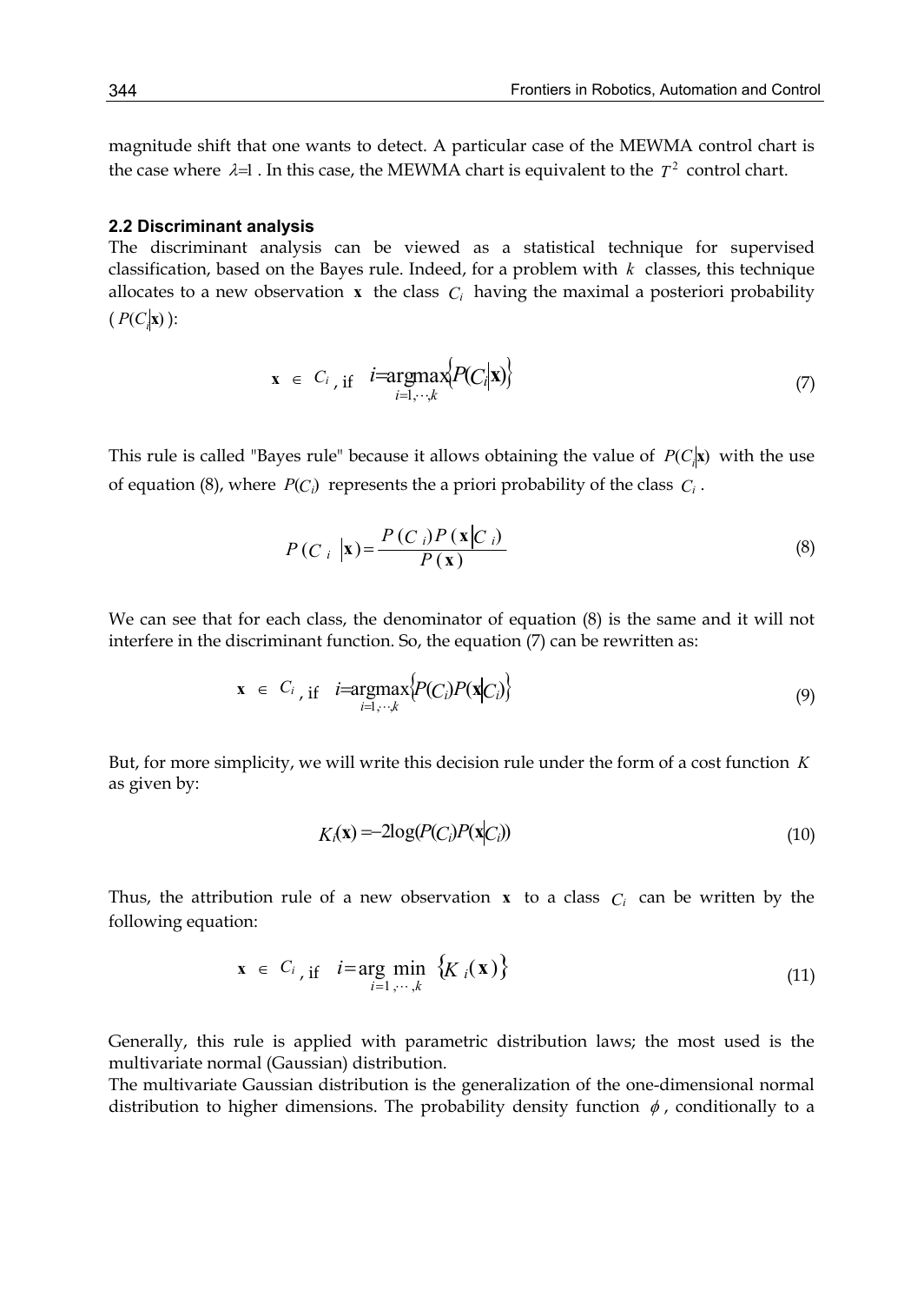class *C<sub>i</sub>* is given in equation (12), where  $\mu$ <sup>*i*</sup> is the mean vector of the class *C<sub>i</sub>*, and  $\Sigma$ *i* is the variance-covariance matrix of the class *Ci* .

$$
\phi(\mathbf{x}|C_i) = \frac{1}{(2\pi)^{p/2}|\Sigma_i|^{1/2}} \exp\left(-\frac{1}{2}(\mathbf{x}-\mathbf{\mu}_i)^T \Sigma_i^{-1}(\mathbf{x}-\mathbf{\mu}_i)\right)
$$
(12)

As the exact values of  $\mu_1, \Sigma_1, \mu_2, \Sigma_2, \cdots, \mu_k, \Sigma_k$  are generally unknown, it is necessary to estimate them with data. In order to estimate these parameters, one can use MLE (Maximum Likelihood Estimation). An advantage of MLE is the fact that this estimator has good convergence propriety when the sample size is large enough. More, this is one of the simplest techniques for the estimation of law parameters. In the case of the multivariate Gaussian distribution, the MLE of the mean vector is:

$$
\hat{\mu} = \frac{1}{n} \sum_{i=1}^{n} \mathbf{x}_i
$$
\n(13)

In the same way, an unbiased estimation of **Σ** is:

$$
\hat{\Sigma} = \frac{1}{n-1} \sum_{i=1}^{n} (\mathbf{x}_i - \hat{\boldsymbol{\mu}}) (\mathbf{x}_i - \hat{\boldsymbol{\mu}})^T
$$
\n(14)

For a more detailed justification of these estimators, see (Duda et al., 2001). The discriminant analysis rule (equation 10) applied in the case of the multivariate Gaussian distribution can be developed as:

$$
K_i(\mathbf{x}) = (\mathbf{x} - \boldsymbol{\mu}_i)^T \boldsymbol{\Sigma}_i^{-1} (\mathbf{x} - \boldsymbol{\mu}_i) - 2\log(P(C_i)) + \log(\left| \boldsymbol{\Sigma}_i \right|) + p \log(2\pi) \tag{15}
$$

In the equation, we can see that the last term ( $plog(2\pi)$ ) is constant for each  $K_i$  and we have not to take it into account for the discrimination. This rule is named "Quadratic Discriminant Analysis". We can also remark that  $(\mathbf{x}-\boldsymbol{\mu}_i)^T \boldsymbol{\Sigma}_i^{-1}(\mathbf{x}-\boldsymbol{\mu}_i)$  is the  $T^2$  of  $\mathbf x$  for the class *Ci* . If the assumption of independent variables is made, thus **Σ***i* is a diagonal matrix (all the covariances are null). This decision rule is also known as the Bayes classifier or naïve bayesian network. The major problem of the quadratic discriminant analysis is that this technique requires an important amount of data for the correct estimation of all the parameters. In the case of non-sufficient data, we can use the linear discriminant analysis. The important assumption of the linear discriminant analysis, compared to the quadratic

one, is the supposed equality of all variance-covariance matrices. So, for each class *Ci* , **Σ***i* =**Σ** , with **Σ** the pooled sample covariance matrix. This matrix is easily obtained with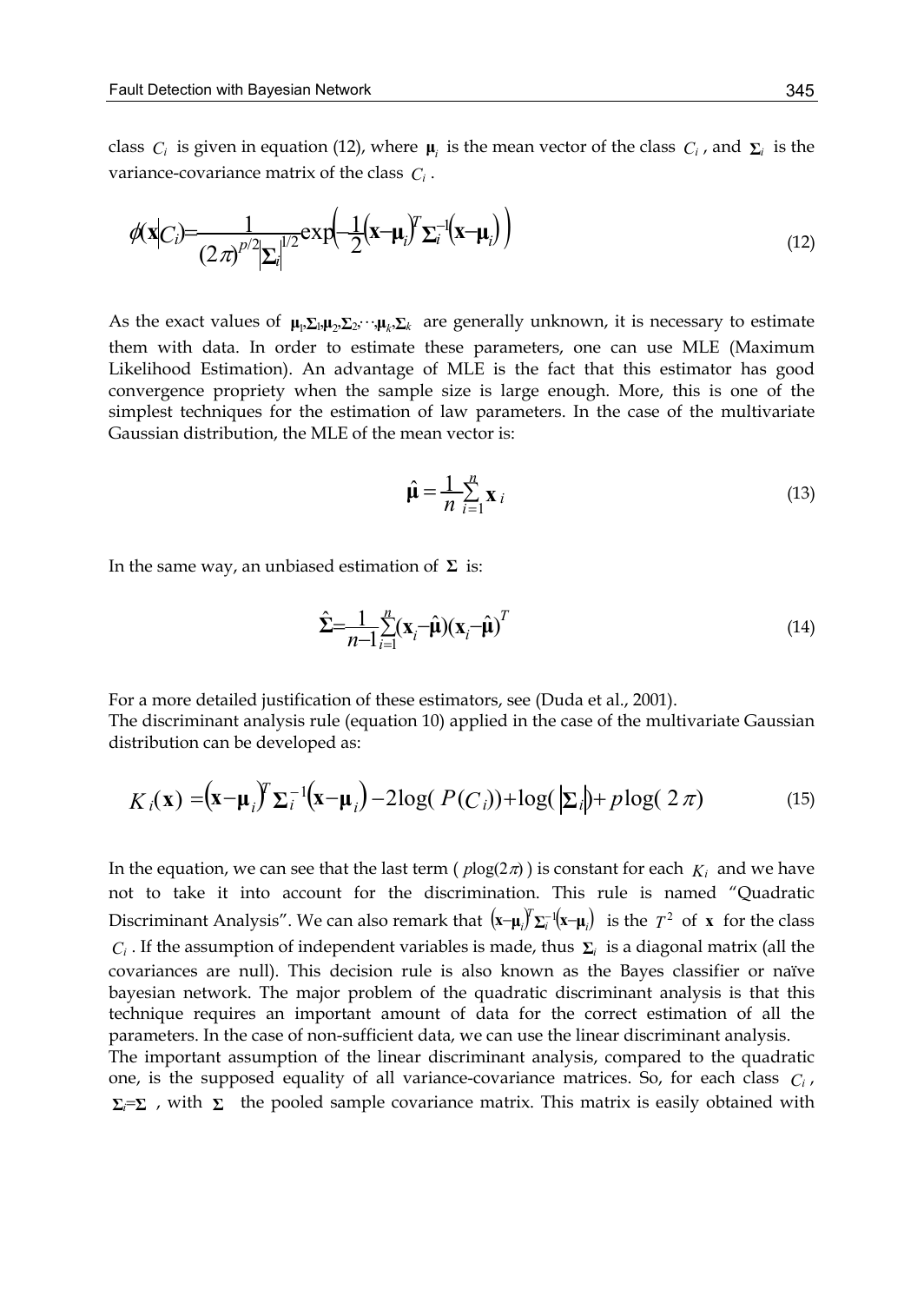equation (16) where  $n_i$  is the sample number of the class  $C_i$  and where  $n_i$  is the total number sample (so  $n = n + n + \ldots + n_k$ ).

$$
\Sigma = \frac{(n_1 - 1)\Sigma_1 + (n_2 - 1)\Sigma_2 + \dots + (n_k - 1)\Sigma_k}{n - k}
$$
\n(16)

So, in this case, equation (15) becomes:

$$
K_i(\mathbf{x}) = (\mathbf{x} - \mathbf{\mu}_i)^T \Sigma_i^{-1} (\mathbf{x} - \mathbf{\mu}_i) - 2\log(P(C_i)) + cst
$$
\n(17)

where  $log(\Sigma)$ + $plog(2\pi)$ =*cst*. One can see in equation (17) that if the a priori probabilities ( $P(C_i)$ ) of each class are equal, thus the decision rule comes to the computation of the  $T^2$  for each class and the attribution of a new observation to the class with the lower  $T^2$ . This cost function makes linear bound between the different classes. But, as for the case of quadratic discriminant analysis, we can do the assumption that  $\Sigma$  is diagonal. The linear discriminant analysis is quite robust to the assumption of normality of each class and to assumption of equality of the different variance-covariance matrices. For these reasons, this technique is widely used and is considered as a reference method of supervised classification.

#### **3. Discriminant analysis and bayesian networks**

An interesting tool using statistics is bayesian network, an oriented probabilistic graphic model. Bayesian networks can be efficient supervised classifiers. So, after the general presentation of bayesian networks and especially bayesian classifiers, we will present how to make discriminant analysis with them.

#### **3.1 Bayesian networks**

A bayesian network (Pearl, 1988; Jensen, 1996) is a triplet {**G, E, D**} where:

{**G**} is a directed acyclic graph, **G=(V,A)**, where **V** is the set of nodes of **G**, and **A** is the set of edges of **G**,

{**E**} is a finite probabilistic space (*Ω, Z, P*), where *Ω* is a non-empty space, *Z* is a collection of subspace of *Ω*, and *P* is a probability measure on *Z* with *P(Ω)=1*,

{**D**} is a set of random variables associated to the nodes of **G** and defined on **E** such as:

$$
P(V_1, V_2, \dots, V_n) = \prod_{i=1}^n P(V_i | C(V_i))
$$
\n(18)

where *C(Vi)* is the set of parents of *Vi* in the graph **G**.

Bayesian network classifiers are particular bayesian networks (Friedman et al., 1997). They always have a discrete node *C* coding the *k* different classes of the system. The remaining variables *Xi* represent the descriptors (variables) of the system.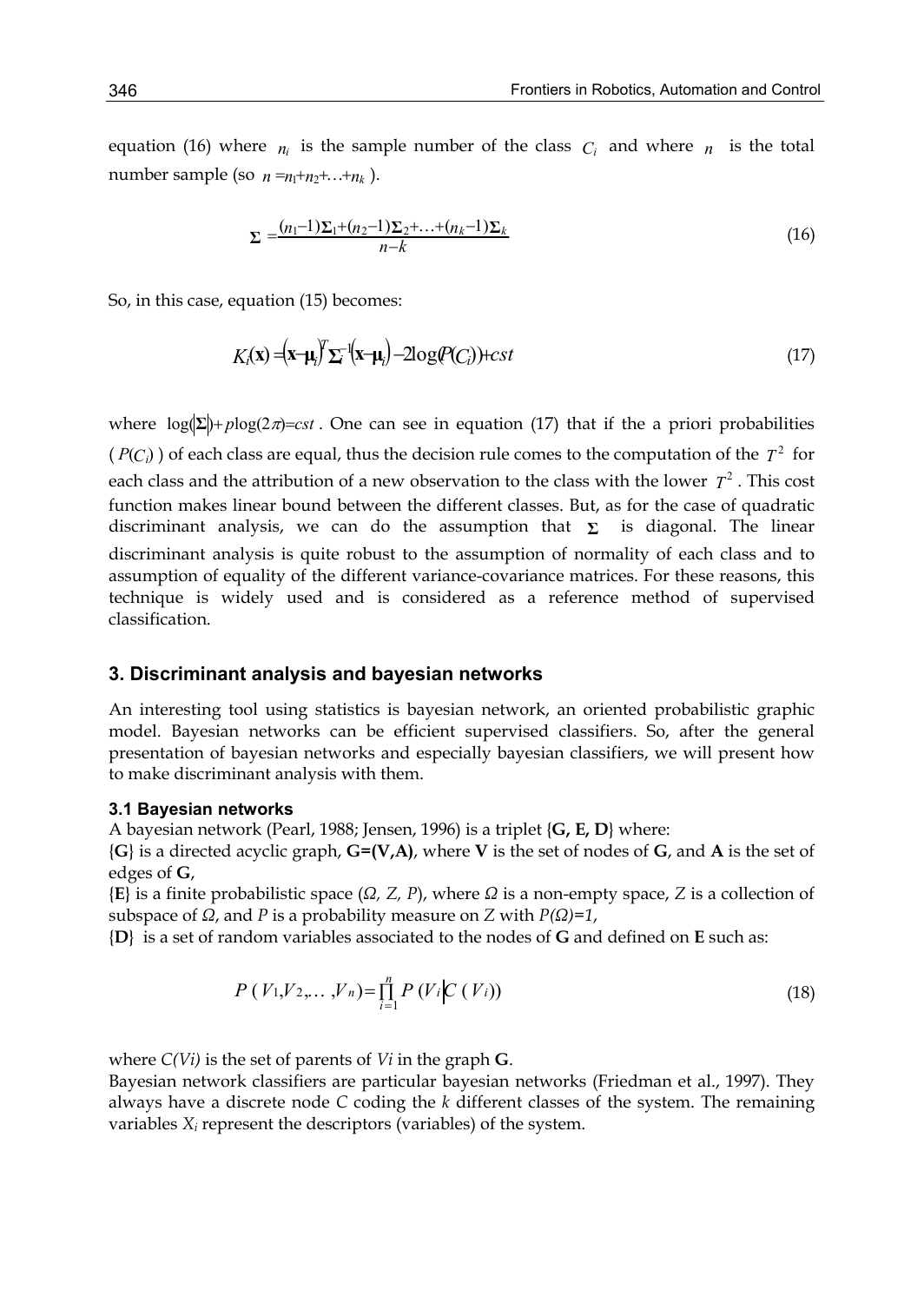A Naïve Bayesian Network (NBN) is a particular type of bayesian network classifiers (Langley et al., 1992). It is also known as the Bayes classifier. In a NBN, the class node is linked with all other variables of the system (descriptors) as indicated on the figure 1.



Fig. 1. Example of a Naïve Bayesian Network (NBN)

The NBN is called naïve because it makes the naïve (but strong) assumption that all descriptors (variables of the system) are class conditional statistically independent (no correlation between each descriptor in each class). In (Inza et al., 1999), authors made a comparative study of classification algorithms used in artificial intelligence. NBN is compared with other methods like k-nearest neighborhood, C4.5, decision tree and so on. If the independence assumption of the descriptors is verified and that probabilities are estimated with enough precision the NBN is an optimal classifier in term of misclassification rate (Domingos & Pazzani, 1996). This optimality is obtained when continuous variables are discretized in such a way that every distribution can be well approximated by discretization. Of course, the discretization of variables is a loss of information because it is a reduction of the variables space. But, assuming that continuous variables follow normal probability density function, we can deal with them directly in the network. And, if this assumption is verified, we keep this optimality. But, in many systems, it is very frequent to have high correlations between variables, and a NBN will not take into account these correlations. Extensions of NBN have been developed in order to solve this problem.

A first interesting extension is the TAN (Tree-Augmented bayesian Network) (Friedman et al., 1997). In a TAN, a maximum weighted spanning tree is constructed with the descriptors following the algorithm of (Chow & Liu, 1968). So, each descriptor will have at most one other descriptor as parent. After that, edges from the class node to each descriptor are added (like a NBN). An example of a TAN is given on the figure 2.



Fig. 2. Example of a Tree-Augmented bayesian Network (TAN)

Another extension is the k-dependence bayesian classifier structure (kDB structure) (Sahami, 1996) that extends the TAN structure allowing a maximum of k predictor parents plus the class for each predictor variable (TAN structures are equivalent to kDB structures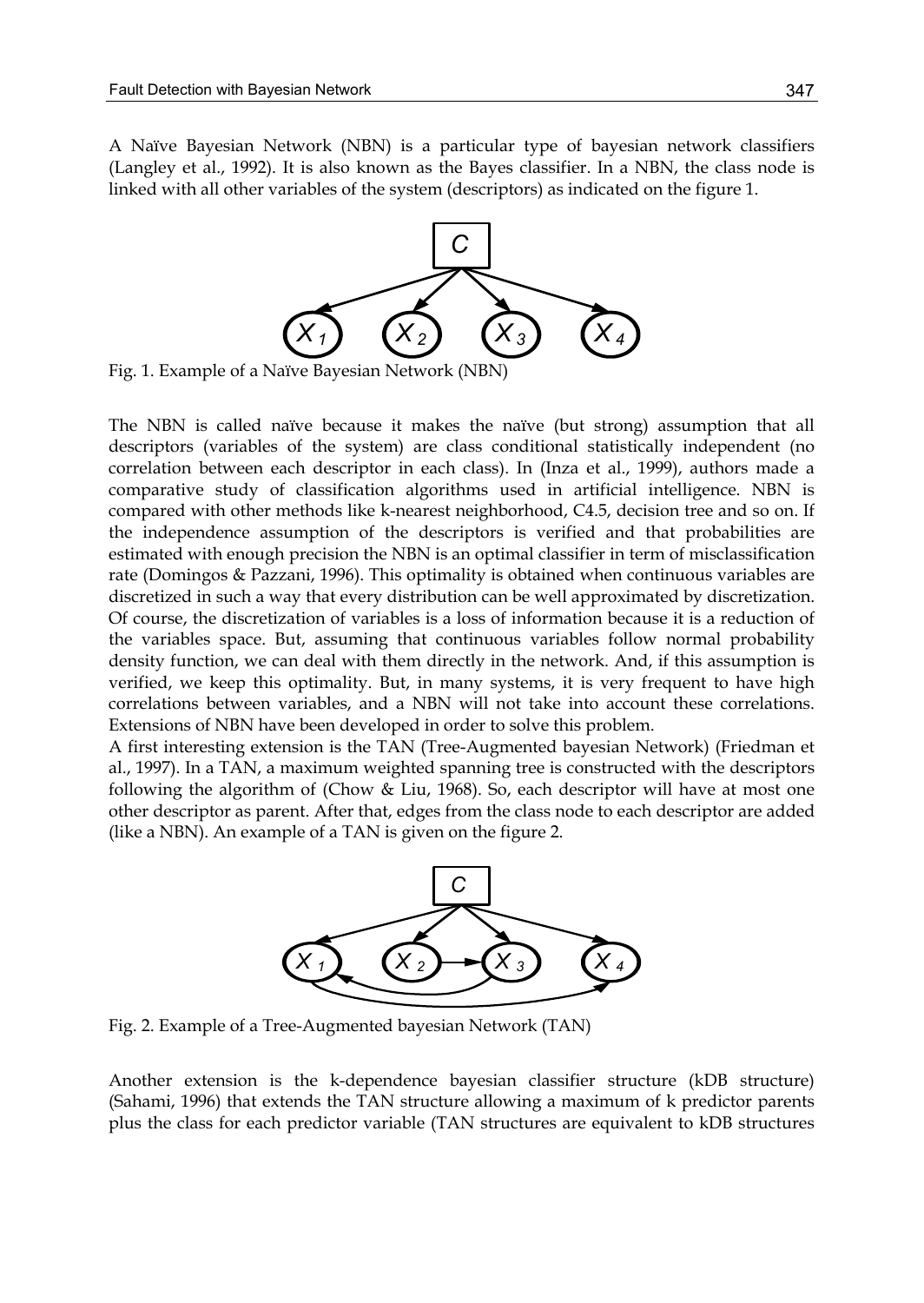with  $k = 1$ ). Finally, the bayesian multinets (Geiger & Heckerman, 1996) introduce a different structure for each value of the class variable (a particular case is to take a different TAN for each value of the class). In (Friedman et al., 1997), authors show that these classifiers give a lower misclassification rate than the NBN. But, these classifiers do not take into account all the correlations between variables.

An other extension to the NBN is the Condensed Semi Naïve Bayesian Network (CSNBN) (Kononenko, 1991). The principle of this classifier is to represent some variables in a joint node (i.e. some normally distributed variables can be modeled with a node representing a multivariate normal distribution). In this way, all correlations of the system will be taken into account. A CSNBN will be composed of two nodes: the class node and a multivariate node. An example of a CSNBN is given on the figure 3.



Fig. 3. Example of a Condensed Semi Naïve Bayesian Network (CSNBN)

#### **3.2 Discriminant analysis as a bayesian network**

Discriminant analysis techniques can be easily transposed to a bayesian network. Indeed, inference in a bayesian network is based on the Bayes rule, like the discriminant analysis (see section 2.2). The structure of the network in order to make classical discriminant analysis (quadratic or linear) on a system with *p* variables and *k* classes can be modelized with two linked nodes. The first one (node *C*) is a discrete node (with *k* modalities) representing the classes of the system. The second one (node **X**) is a multivariate Gaussian node. We have previously presented this type of bayesian network: it is a CSNBN (figure 4). This network represents a multivariate normal law conditionally to the class, as the discriminant analysis. The choice between the different types of discriminant analysis (quadratic, linear, spherical, diagonal, etc) is made on the choice of the *k* variance-covariance matrices that will be attributed to **X**. It is also possible to make a quadratic discriminant analysis in viewing all the univariate variables *Xi* composing the multivariate variable **X**, and then, linking all them in order to take into account all possible relations between these univariate variables *Xi*. A four variable example of such structure is given on figure 4.



Fig. 4. Bayesian Network for Discriminant Analysis with incomplete observations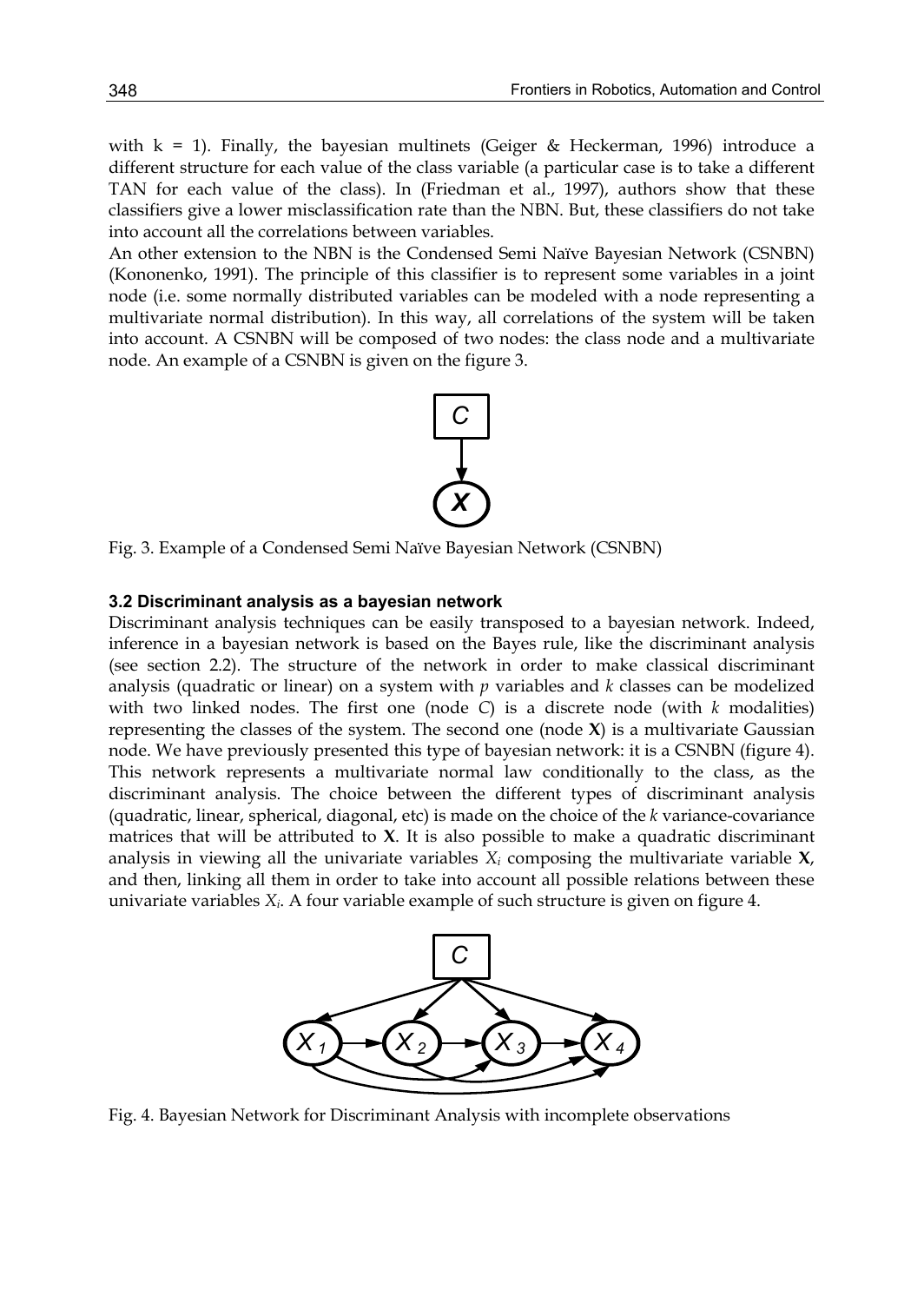This figure 4 represents a succession of *p-1* linear regressions. The interest of this type of structure is the fact that it can give response even if the values of some  $X_i$  are unknown. However, the estimation of all the regressions parameters and the inference time will be more consequent than for the CSNBN. So, in the basic case (complete data), we will prefer **CSNBN** 

#### **4. Multivariate control charts with a bayesian network**

The detection, as we previously said, consists in identifying the presence of faults in the process. The detection can be considered as a classification in two classes: no fault in the process, and fault in the process. For the detection, we suppose to have samples for the normal working state of the system (we will call this class "In Control" (IC) class), but having fault samples should not be necessary. This classification type is called one-class classification (Tax & Duin, 2001). In contrast with normal classification problems where one tries to distinguish between two (or more) classes of objects, one-class classification tries to describe one class of objects, and distinguish it from all other possible objects. A useful solution for this is to create at least a second class, a virtual class named "Out-of-Control" (OC) class. This virtual class represents the set of observation that cannot be attribute to the IC class.

An example of one-class classification is the  $T<sup>2</sup>$  control chart (new observation is attributed to the IC class if his  $T^2$  is lower than *CL*, and to the OC class if his  $T^2$  is greater than *CL*). In this case, it is evident that the decision boundary can be represented as the *CL* . For this control chart, it is possible to represent, for a bidimensional example, the decision boundary induced by *CL* . On the figure 5, we can see that this boundary is an ellipse rounding the normal working class of the process (IC class), and that each observation out of this ellipse is attributed to the fault class (OC class).



Fig. 5. Decision boundary of the control chart for a bivariate system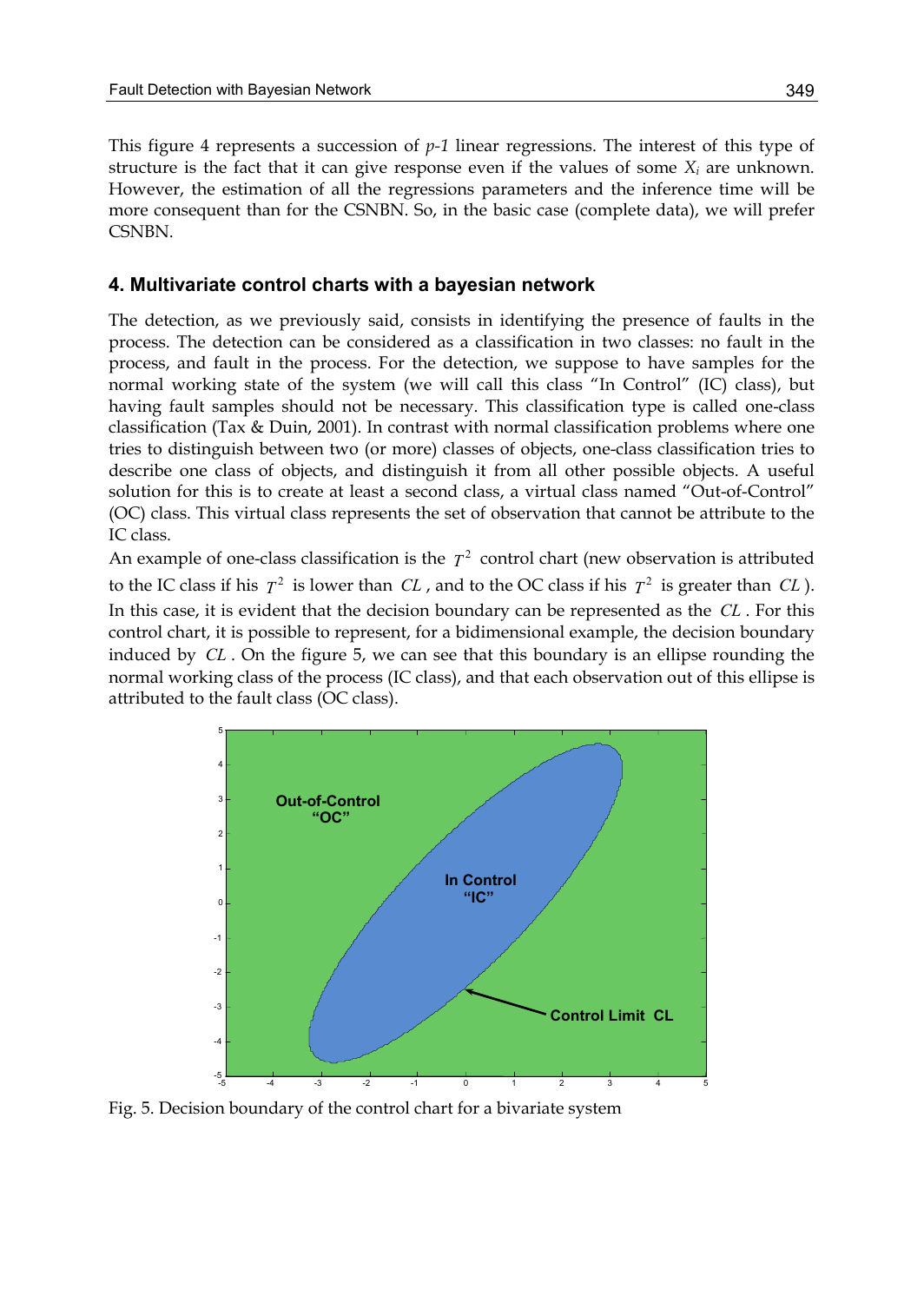On the figure 5, we can see that the classification technique producing this boundary cannot be linear. So, it will be impossible to make such boundary with linear discriminant analysis. But, this boundary shape is typical of quadratic discriminant analysis.

In order to define the In Control class, we make the assumption that some samples of in control data are available. In the same way that for the control chart, these samples allow to estimate the mean vector **μ** and the variance-covariance matrix  $\Sigma$  of the process in normal working conditions. The major problem is the definition of the virtual class OC because no sample is available. In studying the figure 5, we can see that if we make the assumption that the mean of the OC class is the same that the mean of the IC class, the only difference between the two classes is the fact that the OC class has more variability that the IC class. So, we will define the virtual class as following: the mean vector of the OC class is equal to the mean vector of the IC class; the variance-covariance matrix of the OC class is equal to  $c \Sigma$ where  $\Sigma$  is the variance-covariance matrix of the IC class, and where *c* is a coefficient strictly greater than 1. This coefficient *c* allows increasing the variability of the OC class in function of the variability of the IC class. The table 1 presents the parameters of each class.

| Class               | Distribution                     |
|---------------------|----------------------------------|
| In Control (IC)     | $X \sim N(\mu, \Sigma)$          |
| Out-of-Control (OC) | $X \sim N(\mu, c \times \Sigma)$ |

Table 1. Classes parameters

However, fixing the different distributions laws is not sufficient for taking decisions about the process state (in or out-of-control). Indeed, the definition of these parameters makes possible the application of a discriminant analysis in a bayesian network. So, when a new observation **x** is injected in the bayesian network, we will obtain an a posteriori probability *P*(*IC***x**) that this observation belongs to the IC class and an a posteriori probability *P*( $OC$ **x**) that this observation belongs to the OC class (with  $P(IC|\mathbf{x}) + P(OC|\mathbf{x}) = 1$ ). In order to decide about the state of the process, one has to fix a false alarm rate  $\alpha$  in addition to these two previous calculated probabilities. As in the case of multivariate control charts, we have to fix a false alarm rate. Moreover, the coefficient *c* will play an important role in the probabilities computations. In the next section, we will see how to set the different parameters to obtain the equivalency between the bayesian network and the multivariate control charts.

#### **4.1 Equivalency proof**

As in the case of the multivariate control charts ( $T^2$  or MEWMA), we will fix a threshold (limit) on the a posteriori probabilities allowing to take decisions on the process: if, for a given observation, the a posteriori probability to be out-of-control  $(P(OC|\mathbf{x}))$  is greater than the a priori probability to be out-of-control ( *P*(*OC*) ), then this observation is out-of-control. This rule can be rewritten as: "process out-of-control if *P*(*OC***x**)>*P*(*OC*) ", or equivalently "process in control if  $P(IC|\mathbf{x}) > P(IC)$ ". The objective of the following developments is to define *c* in order to obtain the equivalency between the bayesian network and the multivariate control charts.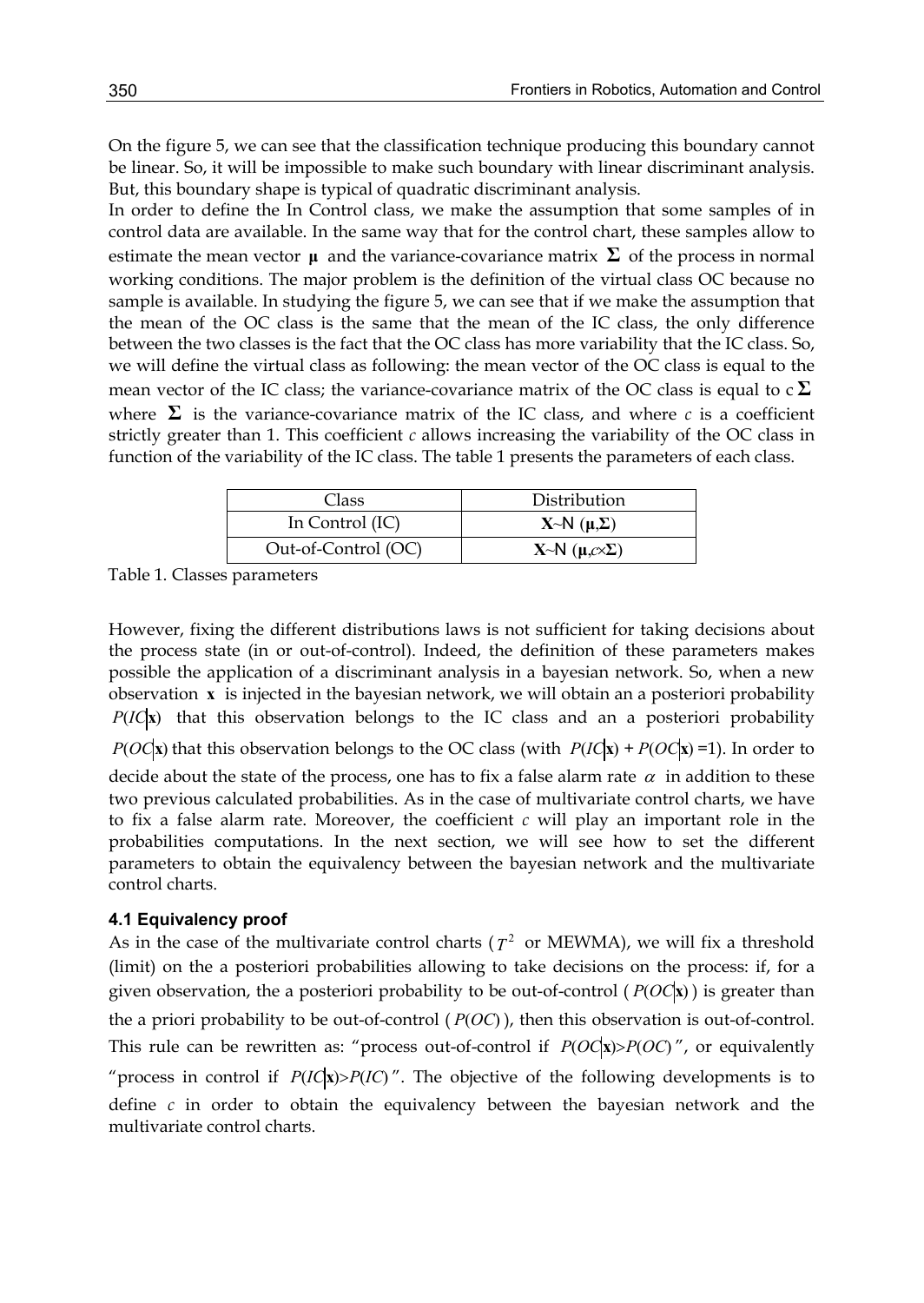We want to keep the following decision rule:

$$
\mathbf{x} \in \text{IC, if} \quad T^2 < CL \tag{19}
$$

with this decision rule:

$$
\mathbf{x} \in \text{IC, if} \quad P(\text{IC}|\mathbf{x}) > P(\text{IC}) \tag{20}
$$

We develop the second decision rule:

$$
P\left(IC \mid \mathbf{x}\right) > P\left(IC\right)
$$
\n
$$
P\left(IC \mid \mathbf{x}\right) > P\left(IC\right) \left(PC\mid \mathbf{x}\right) + P\left(OC \mid \mathbf{x}\right) \right)
$$
\n
$$
P\left(IC \mid \mathbf{x}\right) > \left(P\left(IC\right)\right)P\left(IC \mid \mathbf{x}\right) + \left(P\left(IC\right)\right)P\left(OC \mid \mathbf{x}\right)
$$
\n
$$
P\left(IC \mid \mathbf{x}\right) > \left(\frac{P\left(IC\right)}{1 - P\left(IC\right)}\right)P\left(OC \mid \mathbf{x}\right)
$$
\n
$$
P\left(IC \mid \mathbf{x}\right) > \left(\frac{P\left(IC\right)}{P\left(OC\right)}\right)P\left(OC \mid \mathbf{x}\right)
$$
\n(21)

But, the Bayes law gives:

$$
P(IC|\mathbf{x}) = \frac{P(IC)P(\mathbf{x}|IC)}{P(\mathbf{x})}
$$
\n(22)

And

$$
P(OC|\mathbf{x}) = \frac{P(OC)P(\mathbf{x}|OC)}{P(\mathbf{x})}
$$
\n(23)

So, we obtain:

$$
\frac{P(IC)P(\mathbf{x}|IC)}{P(\mathbf{x})} \geq \left(\frac{P(IC)}{P(OC)}\right) \frac{P(OC)P(\mathbf{x}|OC)}{P(\mathbf{x})}
$$
\n
$$
\left(\frac{P(IC)}{P(OC)}\right)P(\mathbf{x}|IC) \geq \left(\frac{P(IC)}{P(OC)}\right)P(\mathbf{x}|OC)
$$
\n
$$
\left(\frac{P(\mathbf{x}|C)P(\mathbf{x}|OC)}{P(\mathbf{x}|CC)P(\mathbf{x}|OC)}\right) \tag{24}
$$

In the case of a discriminant analysis with  $k$  classes  $C_i$ , the conditional probabilities are computed with equation (25), where  $\phi$  represents the probability density function of the multivariate Gaussian distribution of the class.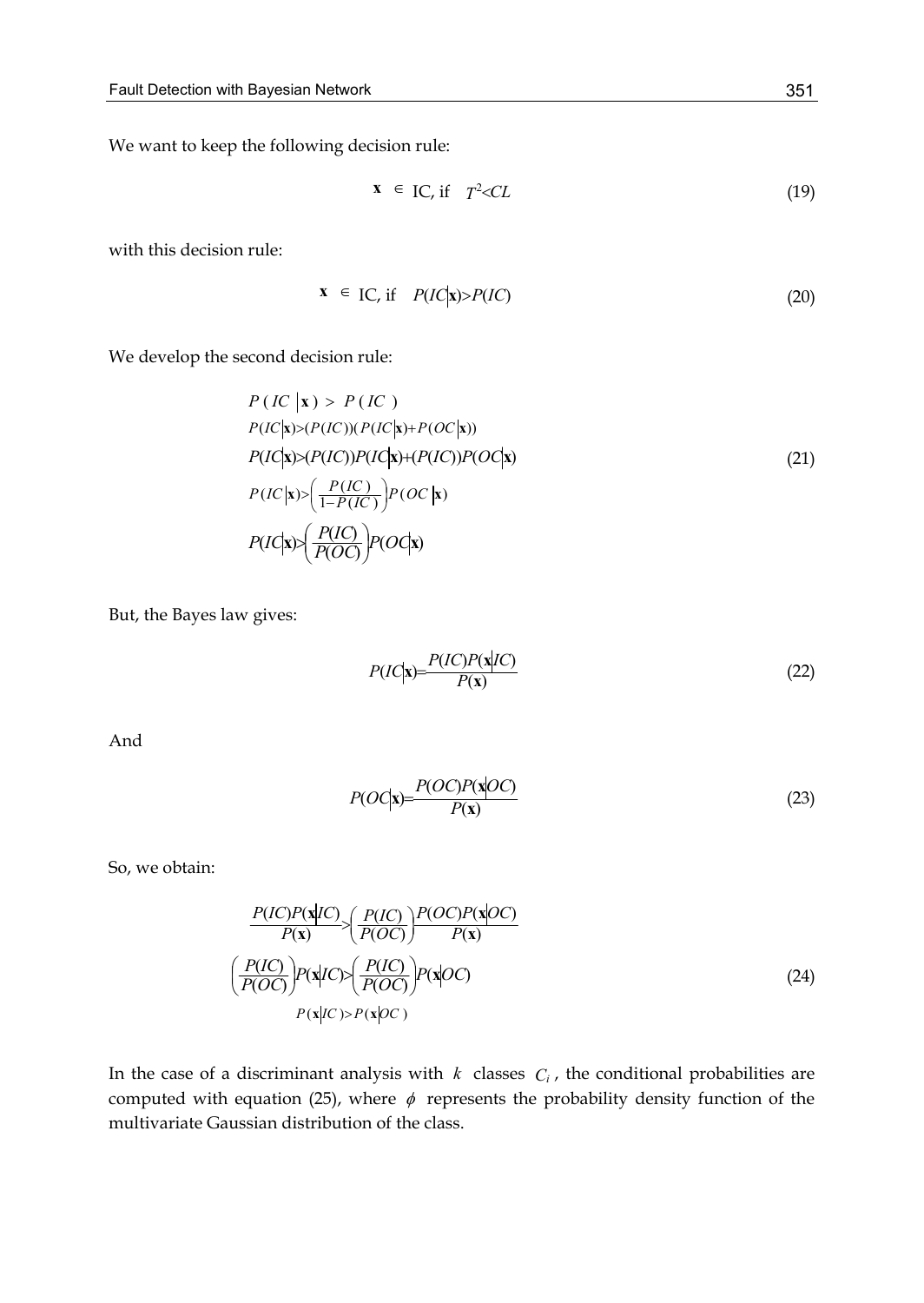$$
P(\mathbf{x}|C_i) = \frac{\phi(\mathbf{x}|C_i)}{\sum_{j=1}^k P(C_j)\phi(\mathbf{x}|C_j)}
$$
(25)

So, equation (24) can be written as:

$$
\phi(\mathbf{x}|I\mathbf{C}) > \phi(\mathbf{x}|O\mathbf{C})\tag{26}
$$

We recall that the probability density function of a multivariate Gaussian distribution of dimension *p*, of parameters  $\mu$  and  $\Sigma$ , of an observation **x** is given by:

$$
\phi(\mathbf{x}) = \frac{\exp\left(-\frac{1}{2}(\mathbf{x}-\boldsymbol{\mu})^T \Sigma^{-1}(\mathbf{x}-\boldsymbol{\mu})\right)}{(2\pi)^{p/2} |\Sigma|^{1/2}}
$$
(27)

If the law parameters are  $\mu$  and  $c \times \Sigma$ , then the density function becomes:

$$
\phi(\mathbf{x}) = \frac{\exp\left(-\frac{1}{2c}(\mathbf{x}-\boldsymbol{\mu})^T \Sigma^{-1}(\mathbf{x}-\boldsymbol{\mu})\right)}{(2\pi)^{p/2}|\Sigma|^{p/2}c^{p/2}}
$$
(28)

In identifying the expression  $(\mathbf{x}-\mathbf{\mu})^T\Sigma^{-1}(\mathbf{x}-\mathbf{\mu})$  as the  $T^2$  of the observation **x** , we can write:

$$
\phi(\mathbf{x}|I\mathbf{C}) > \phi(\mathbf{x}|O\mathbf{C})
$$
\n
$$
\exp\left(-\frac{T^2}{2}\right) \exp\left(-\frac{T^2}{2c}\right)
$$
\n
$$
(2\pi)^{p/2} |\mathbf{\Sigma}|^{1/2} \left(2\pi\right)^{p/2} |\mathbf{\Sigma}|^{1/2} c^{p/2}
$$
\n
$$
\exp\left(-\frac{T^2}{2}\right) \frac{\exp\left(-\frac{T^2}{2c}\right)}{c^{p/2}}
$$
\n
$$
\frac{T^2}{2} > \frac{T^2}{2c} \frac{p \ln(c)}{2}
$$
\n
$$
T^2 < \frac{p \ln(c)}{1-c}
$$
\n(29)

However, we search the value(s) of *c* allowing the equivalency with the control chart decision rule:  $\mathbf{x} \in \text{IC}$ , if  $T^2 < CL$ . So, we obtain the following equation for *c*: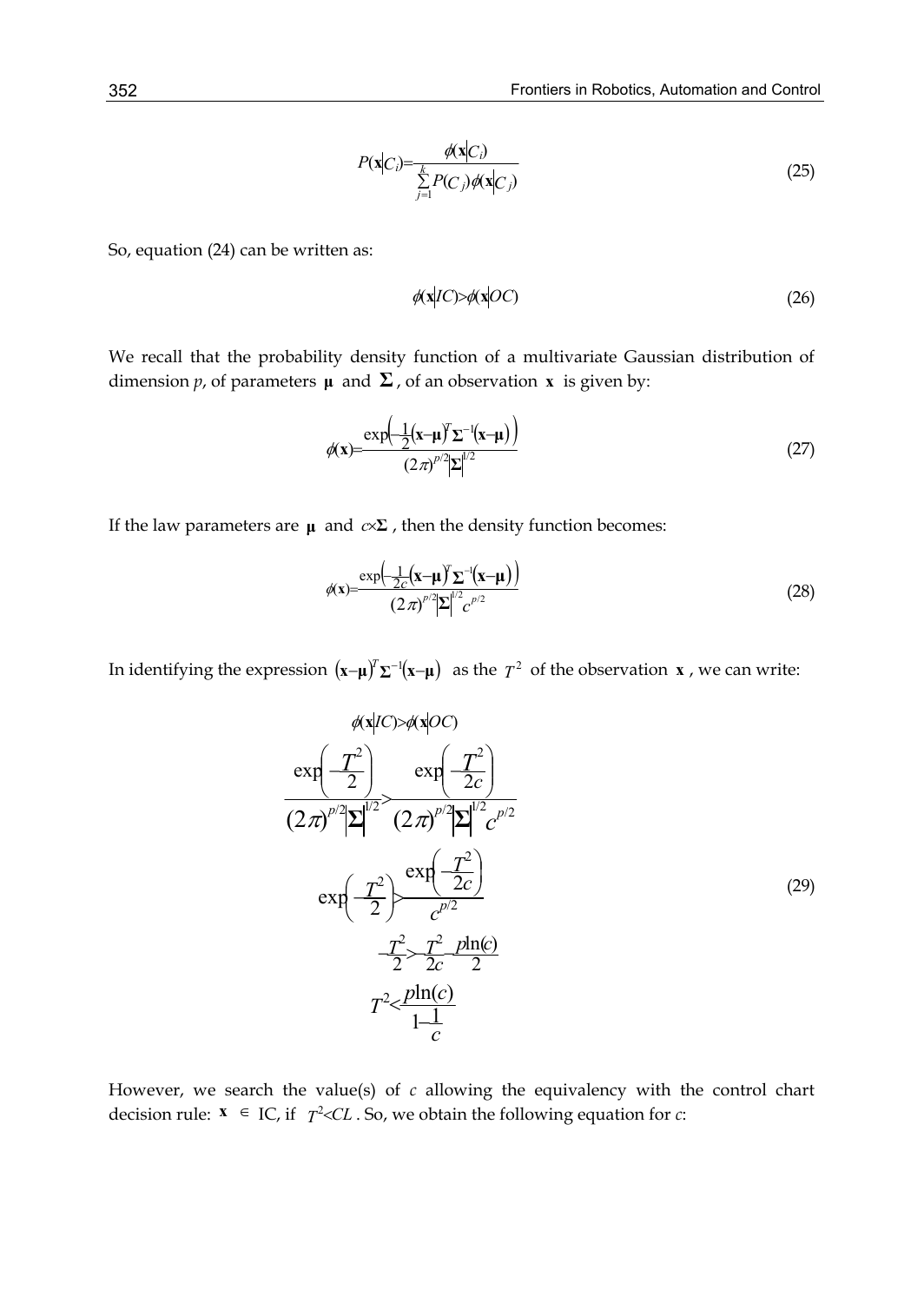$$
\frac{p\ln(c)}{1-\frac{1}{c}} = CL\tag{30}
$$

Or, equivalently:

$$
1 - c + \frac{pc}{CL} \ln(c) = 0 \tag{31}
$$

Equation (31) admits two solutions: *c*=1 (not acceptable) and a second solution (numerically computable) which depends of  $p$  and  $\alpha$ . With the coefficient  $c$  correctly computed, we obtain the equivalence between the bayesian network and the multivariate control charts. We precise that, as univariate charts are simply a particular case of multivariate control chart, the proof given is also available for univariate control charts. In order to demonstrate the proposed approach, we illustrate it on a simple system with two variables.

#### **4.2 Detection with bayesian network**

We will study a  $T^2$  control chart and a MEWMA control chart (with  $\lambda=0.1$ ) modelized by bayesian networks. We choose a false alarm rate  $\alpha=1\%$ . When the system is in-control, it follows a multivariate Gaussian distribution with parameters **μ** and **Σ** such as:

$$
\mu = (5 \ 10) \tag{32}
$$

$$
\Sigma = \begin{pmatrix} 1 & 1.2 \\ 1.2 & 2 \end{pmatrix} \tag{33}
$$

In order to monitor this process, we apply the proposed method of detection with bayesian network. So, for a  $T^2$  control chart, we obtain the bayesian network of the figure 6. We have also given the conditional probability table of each node, and where  $c$  is equal to 95.28 (solution of equation (31) for  $\alpha=1\%$  and  $p=2$ ).



Fig. 6. Bayesian Network similar to  $T^2$  control chart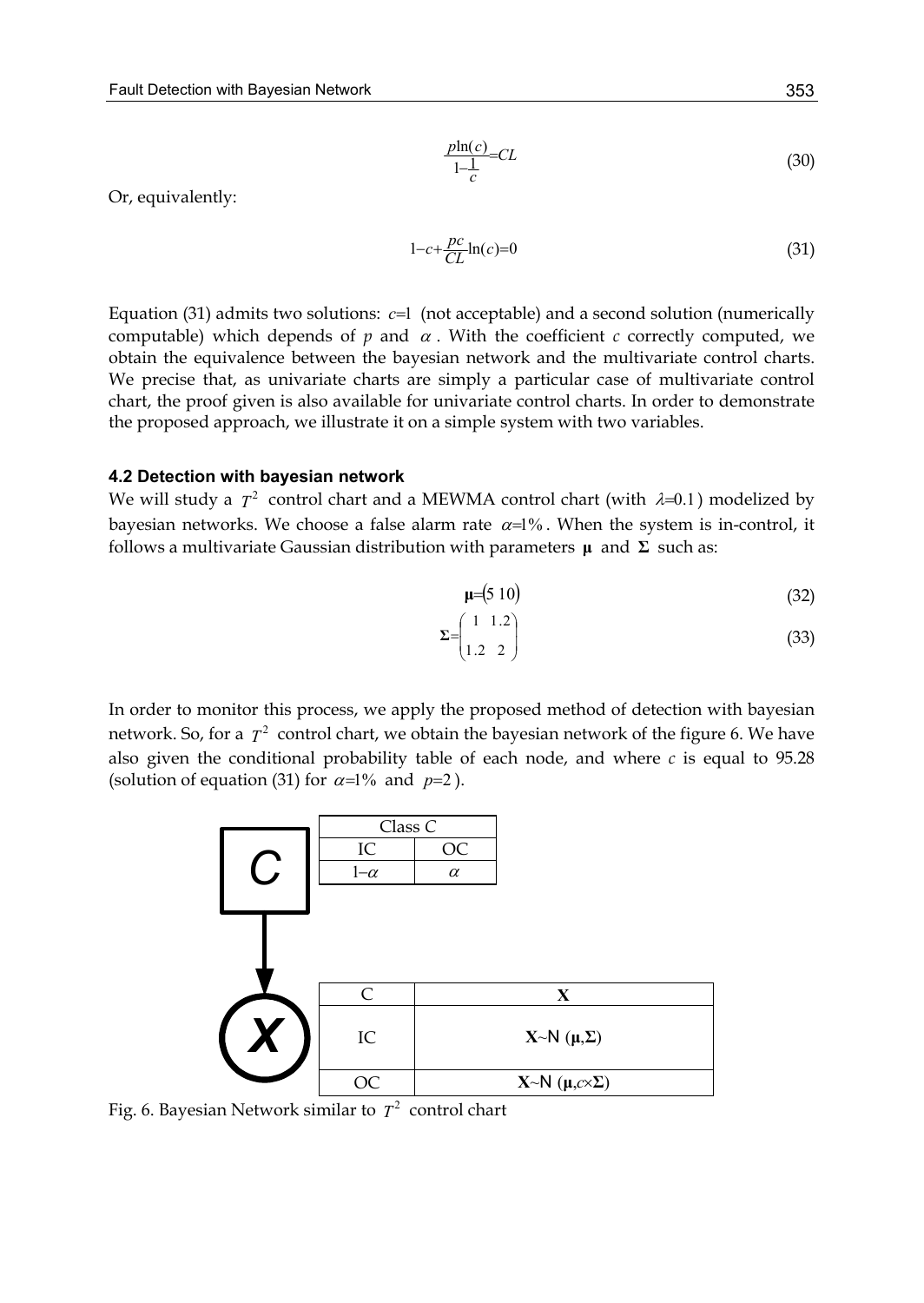In the same way, we can also monitor the process with a MEWMA control chart modelized by the bayesian network of the figure 7, where *c* is equal to 90.29 (solution of equation (31) for  $\alpha=1\%$  and  $p=2$  in the MEWMA case).



Fig. 7. Bayesian Network similar to MEWMA control chart

We have simulated this system on 30 observations. But, a fault has been introduced from observation 6 to 30. This fault is a mean step of magnitude 0.5 on the first variable. The figure 8 represents the decision taken at each instant respectively for the  $T^2$  chart (left graphs) and for the MEWMA chart (right graphs). On this figure, upper graphs represent the computation of the statistical distance associated with the control chart ( $T^2$  or  $T_t^2$ ). The lower graphs give the a posteriori probability to be in control. The control limit is given on each graph, so we can view the limit on the bayesian network fixed to  $1-\alpha=99\%$ .



Fig. 8. Results of the  $T^2$  and MEWMA chars, and their equivalency in Bayesian Network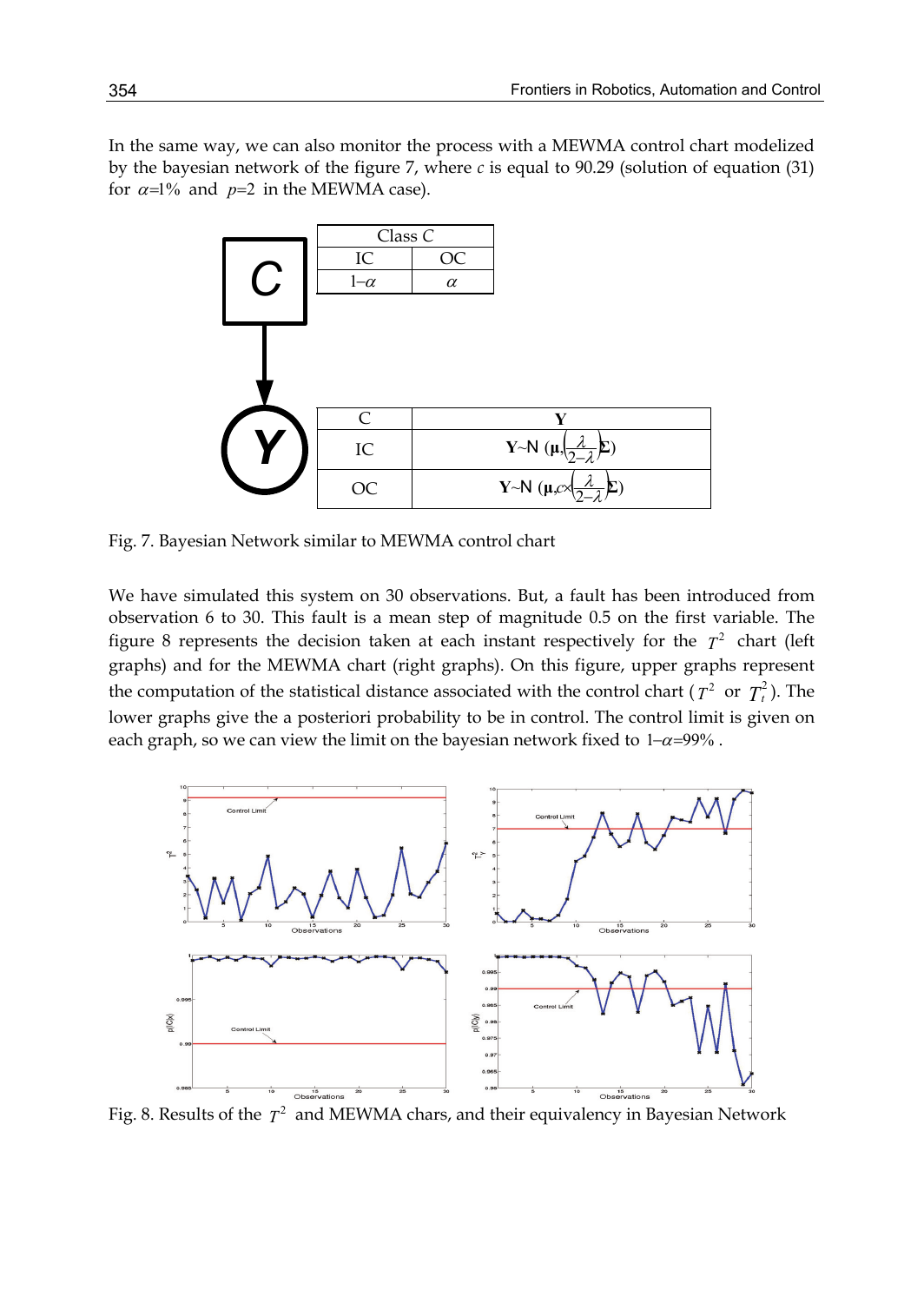On the figure 8, we can see that for each instant, the decision between a control chart and its modelization by bayesian network is equivalent.

We demonstrated that it is possible to have detection of faults in multivariate processes with bayesian networks and we proved that we can easily modelize multivariate control charts with them.

#### **5. Conclusions and outlooks**

In this chapter, we show that a bayesian network can be an efficient way to diagnose a fault in multivariate processes. We have selected two statistical fault detection techniques (the  $T^2$ chart and the MEWMA chart) and we have demonstrated that these charts can be viewed as a discriminant analysis and so can be implemented in a simple bayesian network.

As the efficiency of bayesian network for the diagnosis of systems has already been demonstrated (Verron et al., 2006; Verron et al., 2007), the evident outlook of this work is the full study of the use of bayesian network in order to monitor and control a multivariate process (detection and diagnosis in the same network).

#### **6. References**

- Bakshi, B. R. (1998). Multiscale PCA with application to multivariate statistical process monitoring. *AIChE Journal*, Vol. 44, No. 7, pp. 1596-1610.
- Bishop, C. M. (1995). *Neural Networks for Pattern Recognition*, Oxford University Press.
- Cover, T. & Hart, P. (1967). Nearest neighbor pattern classification. *IEEE Transactions on Information Theory*, Vol. 13, pp. 21-27.
- Chiang, L.H.; Russell, E.L. & Braatz, R.D. (2001). *Fault detection and diagnosis in industrial systems,* Springer-Verlag, New York.
- Chow, C. & Liu, C. (1968). Approximating discrete probability distributions with dependence trees. *IEEE Transactions on Information Theory*, Vol. 14, pp. 462-467.
- Domingos, P. & Pazzani, M.J. (1996). Beyond Independence: Conditions for the Optimality of the Simple Bayesian Classifier, *In Proceedings of the Thirteen International Conference on Machine Learning*, pp. 105-112.
- Duda, R.O.; Hart, P.E. & Stork, D.G. (2001). *Pattern Classification 2nd edition*, Wiley.
- Friedman, N.; Geiger, D.& Goldszmidt, M. (1997). Bayesian network classifiers. *Machine Learning*, Vol. 29, No. 2, pp 131-163.
- Geiger, D. & Heckerman D. (1996). Knowledge representation and inference in similarity networks and Bayesian multinets. *Artificial Intelligence*, Vol. 82, pp. 45-74.
- Hawkins, D. M. (1991). Multivariate quality control based on regression-adjusted variables. *Technometrics*, Vol. 33, pp. 61-75.
- Hotelling, H. (1947). Multivariate Quality Control. In *Techniques of Statistical Analysis*, C. Eisenhart; M.W. Hastay & W.A. Wallis, pp. 111-184, McGraw-Hill, New York.
- Inza, I.; Larranaga, P.; Sierra, B.; Etxeberria, R.; Lozano, J. & Pena, J. (1999). Representing the behaviour of supervised classification learning algorithms by Bayesian networks. *Pattern Recognition Letters*, Vol. 20, pp. 1201-1209.
- Jackson, E.J. (1985). Multivariate quality control. *Communication Statistics Theory and Methods*, Vol. 14, No. 2, pp. 657-688.
- Jensen, F.V. (1996). *An introduction to Bayesian Networks*, Taylor and Francis, London.